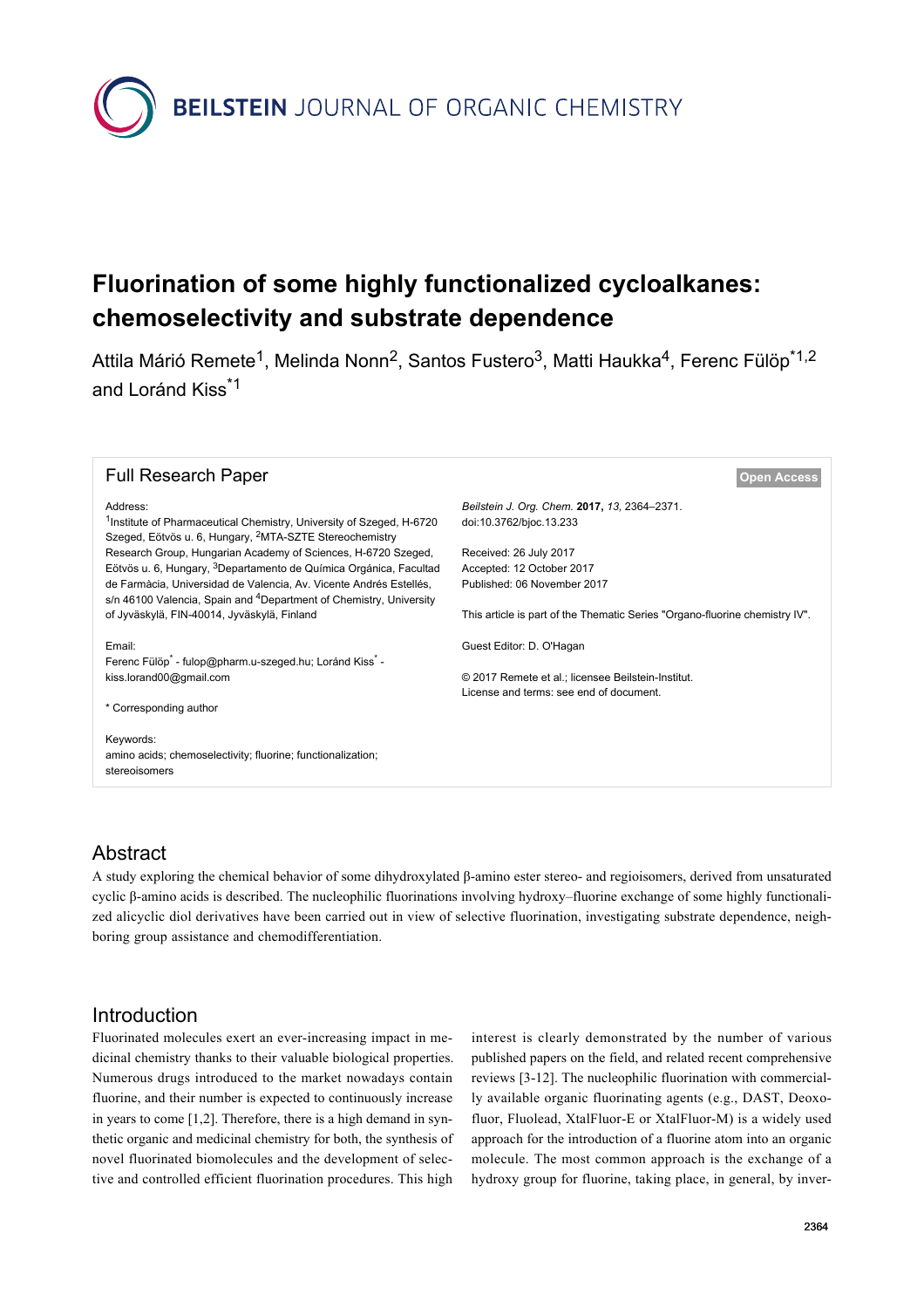sion [\[13-18\].](#page-6-2) Although fluorination based on hydroxy–fluorine interconversion seems to be an eloquent, simple and efficient procedure for the creation of a certain fluorinated organic molecule, regio- and stereoselectivity, stereocontrol and substrate influence remain a challenge in the case of highly functionalized frameworks.

#### Results and Discussion

Our aim in this study was to explore the chemical behavior of some alicyclic, highly functionalized vicinal diol derivatives (accordingly possessing two fluorine precursor moieties in their structures) under fluorination protocols. During the past two decades multifunctionalized amino acids and their analogous derivatives have gained considerable interest in pharmaceutical chemistry as bioactive compounds. Some derivatives (e.g., peramivir, oseltamivir or laninamivir) are known as antiviral drugs [\[19-22\],](#page-7-0) while other cyclopentane β-amino acids (e.g., icofungipen, cispentacin) are relevant antifungal agents [\[19\]](#page-7-0). Therefore we have selected some five and six-membered alicyclic dihydroxylated β-amino ester stereo- and regioisomers as model compounds [\[23-26\]](#page-7-1), derived from cyclopentene or cyclohexene β-amino acids. These were used in order to evaluate their behavior in fluorination in view of selectivity and to explore substrate dependency and chemodifferentiation. Based on the different stereochemical structures of the selected model diols as well as the nature of the *N*-protecting group used, we expected differences in their chemical behavior under fluorination conditions. In a former investigation on oxirane opening reactions of various epoxycycloalkane β-aminocarboxylates [\[27\]](#page-7-2), a high substrate dependence and directing effect of the functional groups has been observed. These results led us to perform similar investigations with the above mentioned dihydroxylated cyclic β-amino acid esters.

Our study started with the fluorination of racemic dihydroxylated cyclopentane *cis*- or *trans*-β-amino acid esters (±)-**1** and (±)-**4** [\[23-26\]](#page-7-1). The preliminary investigations were performed with the commercially available fluorinating agents mentioned above in various solvents (e.g., PhMe, THF, and  $CH<sub>2</sub>Cl<sub>2</sub>$ ) at different temperatures. Hereby Deoxofluor in  $CH<sub>2</sub>Cl<sub>2</sub>$  with or without adding DBU was found to be the most suitable reagent. The diol derivatives, obviously, are expected to deliver the corresponding difluorinated products. In spite of this anticipation, the treatment of dihydroxylated amino acid ester  $(\pm)$ -1 with 1.5 equiv of Deoxofluor after 70 min afforded through intramolecular cyclization a compound which was identified on the basis of 2D NMR analysis as oxazoline derivative  $(\pm)$ -2 as the sole product in 71% yield. When the same reaction was carried out in the presence of 4 equiv DBU as the base [\[28\]](#page-7-3) the reaction time could be decreased to 10 min with a slightly increased yield of the product [\(Scheme 1\)](#page-1-0). This observation led us to conclude that out of the two hydroxy groups only that attached to C-3 takes part in the reaction and is substituted via the amide O-atom. Increasing the amount of Deoxofluor to 4 equiv resulted in the exclusive formation of the fluorine-containing oxazoline derivative  $(\pm)$ -3. Note that the addition of DBU did not have a significant effect on this reaction. When isolated hydroxyoxazoline  $(\pm)$ -2 is subjected to the fluorination protocol compound  $(\pm)$ -3 was obtained in a modest yield  $(15%)$  that could be slightly increased to 25% by the addition of DBU to the reaction mixture ([Scheme 1](#page-1-0)).

In contrast to  $(\pm)$ -1, its stereoisomer  $(\pm)$ -4, afforded in the reaction with 1.5 equiv of Deoxofluor in the presence of 4 equiv of DBU, according to 2D NMR and X-ray data fluorohydrine derivative (±)-**5** through chemodifferentiation in a moderate yield ([Scheme 2](#page-2-0), [Figure 1\)](#page-2-1).

<span id="page-1-0"></span>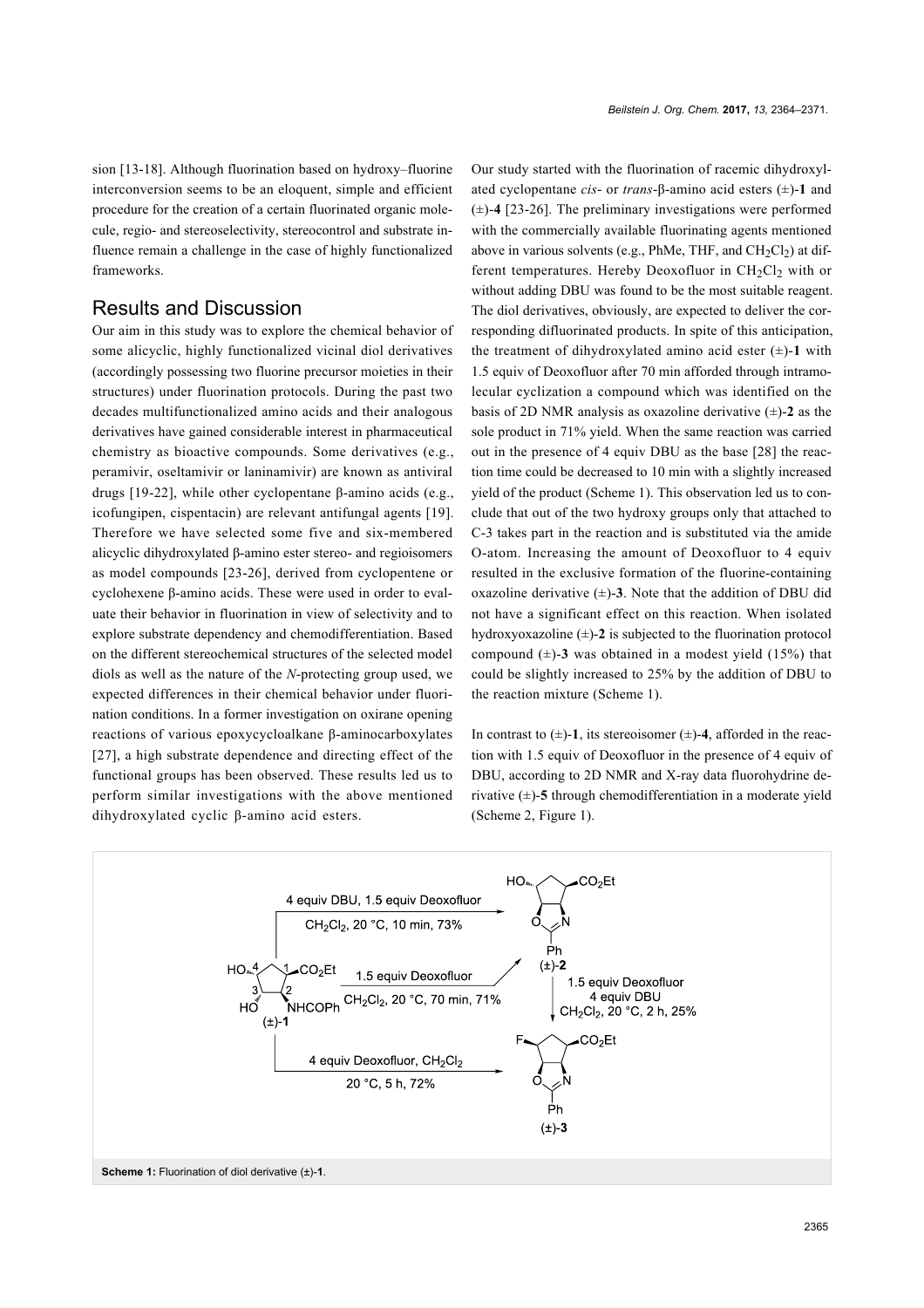<span id="page-2-0"></span>

<span id="page-2-1"></span>

This result indicated that in the case of compound  $(\pm)$ -4, the C-4 hydroxy group is transformed into a leaving group on interaction with Deoxofluor, followed by a fluoride attack to give  $(\pm)$ -5. Of note, the role of DBU was found to be crucial in this reaction, since without the addition of the base the formation of sulfite derivative **T4** was detected [\(Scheme 2\)](#page-2-0).

The vicinal fluorohydrine moiety is a relevant unit in a series of valuable biomolecules such as amino acids, heterocyclic natural products and nucleosides [\[29-36\]](#page-7-4). Therefore, the fluorinated β-amino acid derivative (±)-**5**, obtained through transformation of  $(\pm)$ -4 with chemodiscrimination of the alcoholic groups, might represent a promising bioactive framework.

As the fluorination of the five-membered diol stereoisomers  $(\pm)$ -1 and  $(\pm)$ -4 proved to be highly substrate dependent and on the basis of our earlier findings on substrate determinant fluorinations [\[37\]](#page-7-5), we next investigated the effect of the nature of the *N*-protecting group on this reaction. The treatment of *N*-Cbzprotected dihydroxylated cyclopentane β-amino ester (±)-**6** with Deoxofluor under various conditions provided an unidentifiable mixture of products. However, the reaction of diol  $(\pm)$ -6 with 1.5 equiv of Deoxofluor in the presence of DBU as the base furnished aziridine derivative  $(\pm)$ -7 within 10 min through intramolecular cyclization via the carbamate N-atom ([Scheme 3](#page-3-0)). Again, only the selective transformation of the C-3 hydroxy group with the fluorinating agent took place, without the involvement of the C-4 OH group. Unfortunately, all further attempted fluorinations of hydroxylated aziridine (±)-**7** under various conditions using for example XtalFluor,  $Et<sub>3</sub>N·HF$ , and pyridine·HF and applying an efficient approach earlier developed by our group, proved to be unsuccessful ([\[18\]](#page-7-6) and references cited therein).

Due to the biological relevance of six-membered β-amino acid derivatives (e.g., tilidin, oryzoxymicin, BAYY9379) [\[19\],](#page-7-0) we continued our synthetic investigations by selecting some cyclohexane β-amino acid esters as model compounds. Thus, diol (±)-**8** [\[23-26\]](#page-7-1) derived from dihydroxylation of *cis*-2-aminocyclohex-4-ene carboxylic acid was treated with 1 equiv of Deoxofluor in  $CH_2Cl_2$ . Again, through chemodiscrimination of the alcoholic groups in positions 4 and 5, oxazine derivative  $(\pm)$ -9 was formed as the single product through intramolecular cyclization involving the nucleophilic amide O-atom ([Scheme 4](#page-3-1)).

Upon treatment of diol  $(\pm)$ -8 with excess Deoxofluor (4 equiv), in addition to the expected fluorinated oxazine  $(\pm)$ -10, a highly unsaturated amino ester  $(\pm)$ -11 was formed as the major product. The two compounds were separated by column chromatography and product  $(\pm)$ -11 was identified to be a cyclohexadiene amino acid ester. A relatively simple way of its formation is depicted in [Scheme 5](#page-3-2). Specifically, after transformation of the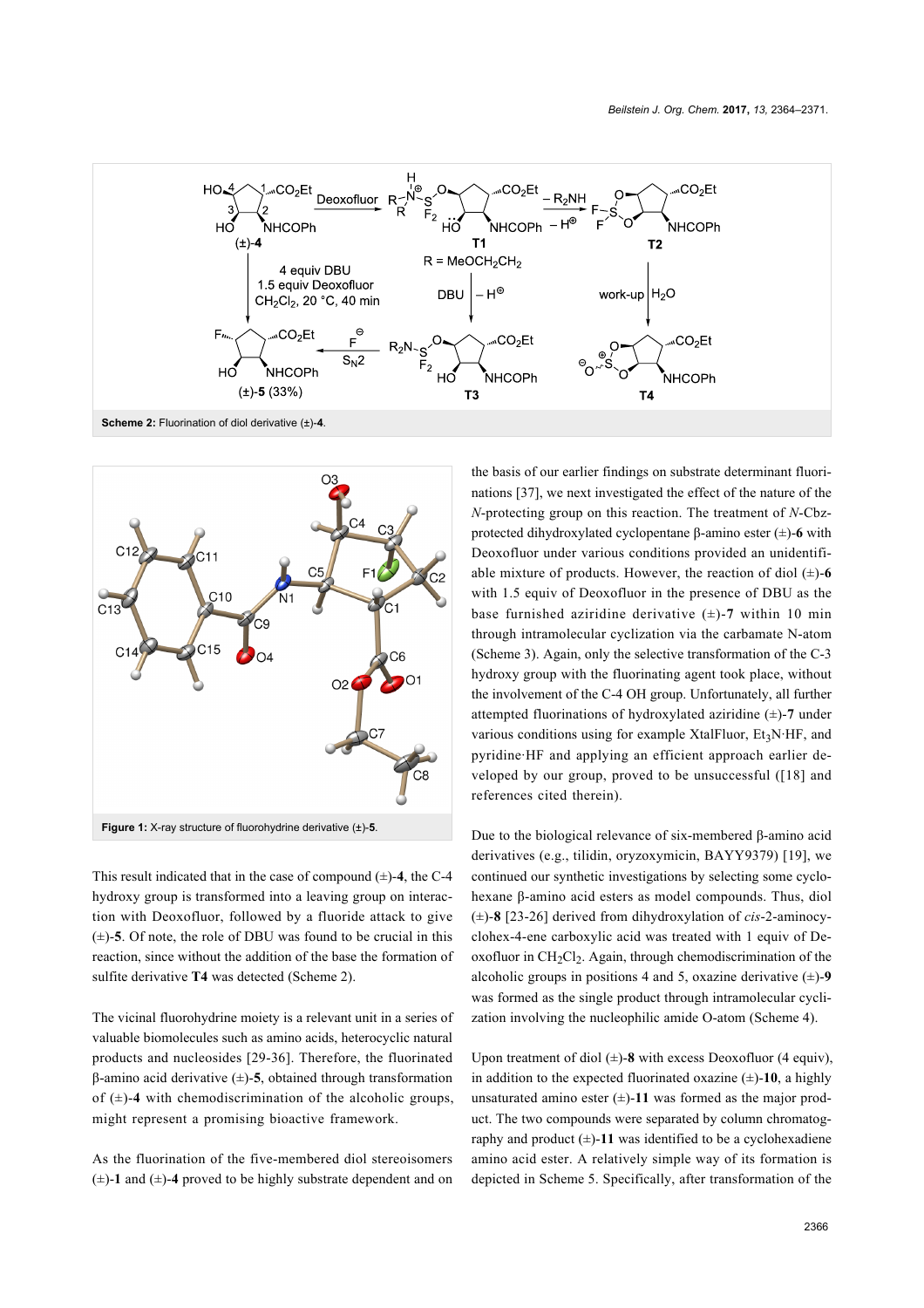<span id="page-3-0"></span>

<span id="page-3-1"></span>

alcoholic group at C-4 in  $(\pm)$ -8 into a leaving group, an intramolecular cyclization takes place to afford oxazine (±)-**9**. Subsequently, this oxazine, in the presence of an excess Deoxofluor gives fluorinated derivative  $(\pm)$ -10. Finally, in the presence of fluoride as base, deprotonation (**T9**), followed by oxazine-ring

opening through olefinic-bond migration (**T10**) then gives the highly conjugated amino acid ester  $(\pm)$ -11 ([Scheme 5](#page-3-2)).

Noteworthy, the presence of DBU in the experiment of  $(\pm)$ -8 with Deoxofluor did not have a significant effect on the ratio of

<span id="page-3-2"></span>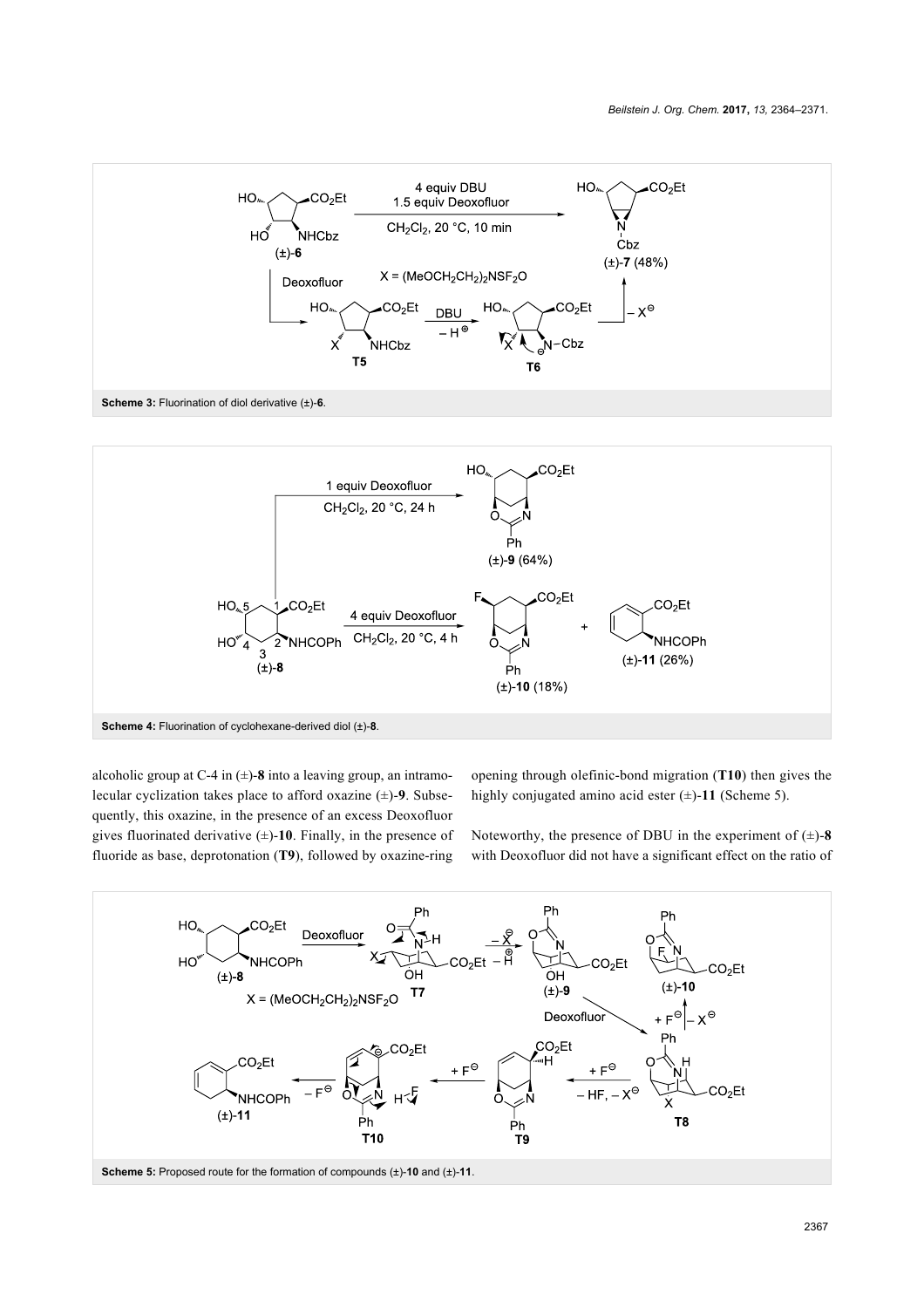the products. However, in the presence of the base the yields of  $(\pm)$ -10 and  $(\pm)$ -11 decreased to 10% and 17%, respectively.

Unfortunately and surprisingly, diol (±)-**12** (derived from *trans*-2-aminocyclohex-4-ene carboxylic acid) [\[23-26\]](#page-7-1) a stereoisomer of  $(\pm)$ -8, in the reaction with either 1 equiv or excess of Deoxofluor did not give any identifiable product. However, according to earlier observations on the effect of DBU the reaction in the presence of this base afforded keto ester (±)-**13** in 41% yield. In contrast to the stereoisomer  $(\pm)$ -8, reaction of diol  $(\pm)$ -12 with Deoxofluor took place at the C-5 hydroxy group leading to intermediate **T11**. The latter, in the presence of DBU, gave enol **T12** which immediately converted to keto amino ester  $(\pm)$ -13 ([Scheme 6](#page-4-0)).

<span id="page-4-0"></span>

Subsequently, we investigated the behavior of other six-membered diol isomers in this reaction. The diol derivative (±)-**14** (derived from *cis*-2-aminocyclohex-3-ene carboxylic acid), underwent intramolecular cyclization upon treatment with 1 equiv of Deoxofluor providing isomers (±)-**15** and (±)-**16** in nearly 2:1 ratio that could be separated and isolated by chromatography. This experimental observation indicates that in the

case of diol  $(\pm)$ -14 both alcoholic groups are transformed into the corresponding good leaving groups upon treatment with Deoxofluor. When  $(\pm)$ -14 was treated with an excess of Deoxofluor, somewhat surprisingly, the fluorinated isoxazoline derivative (±)-**17** was formed with the fluorine attached to the β-position relative to the ester function, whereas the N-atom is located in the γ-position through a  $\beta$  to  $\gamma$  flip ([Scheme 7\)](#page-4-1).

The formation of isoxazolines  $(\pm)$ -15 and  $(\pm)$ -16 in the presence of 1 equiv of Deoxofluor involves rather simple reaction steps as only one of the hydroxy groups is transformed into a leaving group in each case (**T13** and **T14**, respectively). In contrast, when using the fluorinating reagent in excess, both hydroxy groups are converted to leaving groups to afford intermediate **T15**. The latter affords aziridinium ion **T16** through intramolecular reaction with the amide nitrogen. The subsequent aziridine-ring opening by reaction with fluoride results in amide intermediate **T17** which undergoes an intramolecular cyclization to give  $(\pm)$ -17 ([Scheme 8](#page-5-0)). A similar aziridinium opening reaction with fluoride can be found in [\[38,39\]](#page-7-7).

Interestingly, when changing the *N*-protecting group from benzoyl in  $(\pm)$ -14 to Cbz  $((\pm)$ -18), the fluorination with Deoxofluor provided, analogously to the five-membered compound (±)-**6** ([Scheme 3](#page-3-0)), aziridine (±)-**19** in 60% yield ([Scheme 9](#page-5-1)).

Diol (±)-**20** (derived from *trans*-2-aminocyclohex-3-ene carboxylic acid), a stereoisomer of  $(\pm)$ -14, furnished selectively one single cyclized product in the presence of 1 equiv of Deoxofluor, namely oxazoline derivative (±)-**21** [\(Scheme 10\)](#page-5-2). This is in high contrast to the transformation of  $(\pm)$ -14 ([Scheme 7](#page-4-1)). Interestingly, when  $(\pm)$ -20 is treated with Deoxofluor in excess, again, differently from its all-*cis* counterpart  $(\pm)$ -14, two fluorinated oxazolines in nearly 1:1 ratio are obtained: (±)-**22** as the expected product, with the ring N-atom in the β-position to the ester group and compound  $(\pm)$ -23, having the N-atom in the

<span id="page-4-1"></span>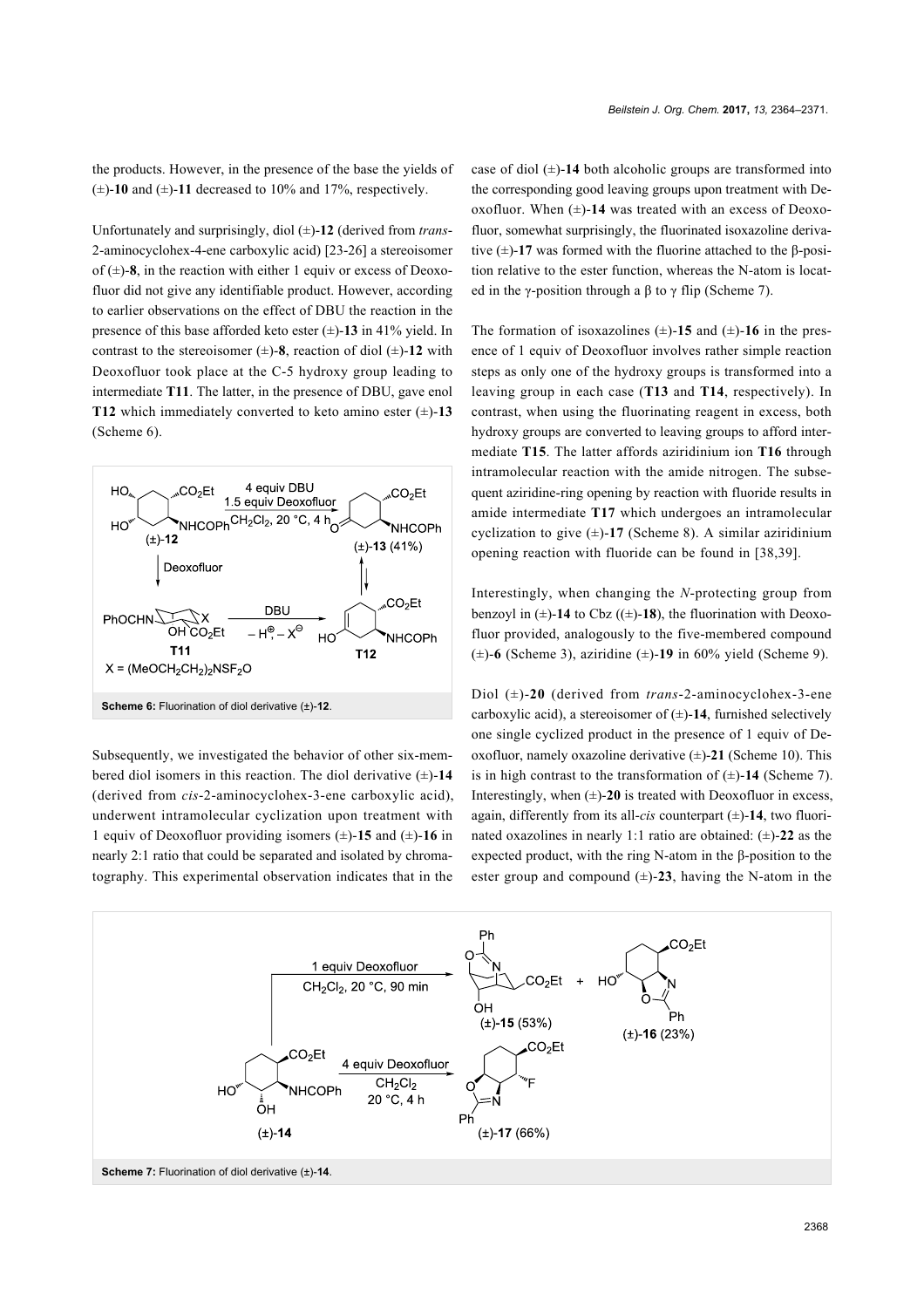<span id="page-5-0"></span>

<span id="page-5-1"></span>

γ-position relative to the carboxylate. The latter being formed by *N*-migration, through an aziridinium ion opening reaction with fluoride.

Finally, the fluorination protocol was applied to commercially available *meso*-compound **24** having a cyclohexane framework. However, the treatment of **24** with various amounts of Deoxofluor gave only unidentifiable products whereas the reaction in the presence of DBU, afforded ketoester  $(\pm)$ -25 (see also [Scheme 6](#page-4-0)) in 48% yield ([Scheme 11](#page-6-3)).

### **Conclusion**

In conclusion, the chemical behavior of the alcoholic functions of some vicinal diol derivatives towards fluorination has been investigated under various conditions. The fluorination reactions of the highly functionalized cycloalkanes were found to be highly substrate dependent, taking place with chemodiscrimina-

<span id="page-5-2"></span>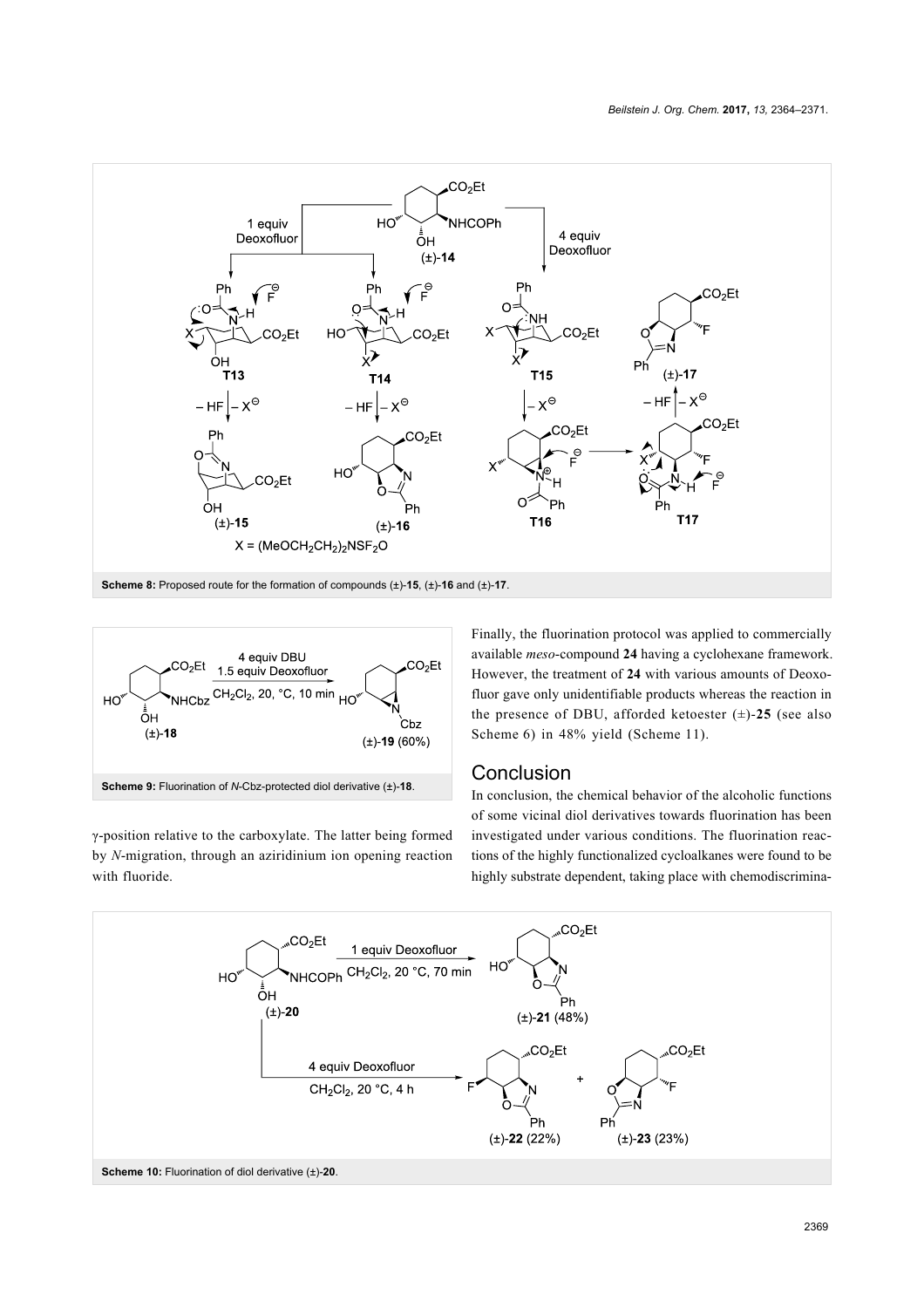<span id="page-6-3"></span>

tion of the two hydroxy groups. The stereochemical arrangement of the functional groups deeply influenced the selectivity of the transformations. Further investigations of other substrates in view of selectivity and substrate-directing effects are currently being studied in our research group.

# **Experimental**

#### General information

Chemicals were purchased from Sigma–Aldrich and the solvents were used as received. Melting points were determined with a Kofler apparatus. Elemental analyses were carried out with a Perkin–Elmer CHNS-2400 Ser II elemental analyzer. Silica gel 60 F254 was purchased from Merck. The NMR spectra were acquired at room temperature on a Bruker Avance 400 spectrometer with 11.75 T magnetic field strength  $(^1H$  frequency: 400.13 MHz,  $^{19}$ F frequency: 376.50 MHz,  $^{13}$ C frequency: 100.76 MHz, respectively) in CDCl<sub>3</sub> or DMSO- $d_6$  solution, using the deuterium signal of the solvent to lock the field. The <sup>1</sup>H and <sup>13</sup>C chemical shifts are given relative to TMS and <sup>19</sup>F chemical shifts are referenced to CFCl<sub>3</sub> (0.00 ppm).

#### General procedures for fluorination

**Method A:** To a solution of dihydroxylated compound (0.50 mmol) in 10 mL anhydrous  $CH<sub>2</sub>Cl<sub>2</sub>$  under an Ar atmosphere, 50% Deoxofluor in toluene was added (amount given in the text) and the reaction mixture was stirred at 20 °C for the time given in the text. The solution was then diluted with  $CH_2Cl_2$  (30 mL) and washed with saturated aqueous NaHCO<sub>3</sub> solution ( $2 \times 20$  mL). The organic layer was dried (Na<sub>2</sub>SO<sub>4</sub>) and concentrated. The crude product was purified by column chromatography on silica gel (*n*-hexane/EtOAc or *n*-hexane/ acetone).

**Method B:** To a solution of dihydroxylated compound  $(0.50 \text{ mmol})$  in 15 mL anhydrous  $CH_2Cl_2$  under an Ar atmosphere, 4 equiv DBU and 1.5 equiv 50% Deoxofluor in toluene were added and the solution was stirred at 20 °C for the time given in the text. The solution was then diluted with  $CH_2Cl_2$  $(30 \text{ mL})$  and washed with saturated aqueous NaHCO<sub>3</sub> solution  $(2 \times 20 \text{ mL})$ . The organic layer was dried (Na<sub>2</sub>SO<sub>4</sub>) and concentrated. The crude product was purified by column chromatography on silica gel (*n*-hexane/EtOAc or *n*-hexane/acetone).

#### Supporting Information

#### Supporting Information File 1

Characterization data and copies of NMR spectra. [\[http://www.beilstein-journals.org/bjoc/content/](http://www.beilstein-journals.org/bjoc/content/supplementary/1860-5397-13-233-S1.pdf) [supplementary/1860-5397-13-233-S1.pdf\]](http://www.beilstein-journals.org/bjoc/content/supplementary/1860-5397-13-233-S1.pdf)

#### Acknowledgements

We are grateful to the Hungarian Research Foundation (NKFIH Nos. K 115731 and K 119282) for financial support. The financial support of the GINOP-2.3.2-15-2016-00014 project is also acknowledged. This research was supported by the EU-funded Hungarian grant EFOP-3.6.1-16-2016-00008.

## ORCID® iDs

Santos Fustero -<https://orcid.org/0000-0002-7575-9439>

#### References

- <span id="page-6-0"></span>1. Wang, J.; Sánchez-Roselló, M.; Aceña, J. L.; del Pozo, C.; Sorochinsky, A. E.; Fustero, S.; Soloshonok, V. A.; Liu, H. *Chem. Rev.* **2014,** *114,* 2432. [doi:10.1021/cr4002879](https://doi.org/10.1021%2Fcr4002879)
- 2. Zhou, Y.; Wang, J.; Gu, Z.; Wang, S.; Zhu, W.; Aceña, J. L.; Soloshonok, V. A.; Izawa, K.; Liu, H. *Chem. Rev.* **2016,** *116,* 442. [doi:10.1021/acs.chemrev.5b00392](https://doi.org/10.1021%2Facs.chemrev.5b00392)
- <span id="page-6-1"></span>3. Ahrens, T.; Kohlmann, J.; Ahrens, M.; Braun, T. *Chem. Rev.* **2015,** *115,* 931. [doi:10.1021/cr500257c](https://doi.org/10.1021%2Fcr500257c)
- 4. Cresswell, A. J.; Davies, S. G.; Roberts, P. M.; Thomson, J. E. *Chem. Rev.* **2015,** *115,* 566. [doi:10.1021/cr5001805](https://doi.org/10.1021%2Fcr5001805)
- 5. O'Hagan, D.; Deng, H. *Chem. Rev.* **2015,** *115,* 634. [doi:10.1021/cr500209t](https://doi.org/10.1021%2Fcr500209t)
- 6. Liu, X.; Xu, C.; Wang, M.; Liu, Q. *Chem. Rev.* **2015,** *115,* 683. [doi:10.1021/cr400473a](https://doi.org/10.1021%2Fcr400473a)
- 7. Ni, C.; Hu, M.; Hu, J. *Chem. Rev.* **2015,** *115,* 765. [doi:10.1021/cr5002386](https://doi.org/10.1021%2Fcr5002386)
- 8. Champagne, P. A.; Desroches, J.; Hamel, J.-D.; Vandamme, M.; Paquin, J.-F. *Chem. Rev.* **2015,** *115,* 9073. [doi:10.1021/cr500706a](https://doi.org/10.1021%2Fcr500706a)
- 9. Liang, T.; Neumann, C. N.; Ritter, T. *Angew. Chem., Int. Ed.* **2013,** *52,* 8214. [doi:10.1002/anie.201206566](https://doi.org/10.1002%2Fanie.201206566)
- 10. Campbell, M. G.; Ritter, T. *Chem. Rev.* **2015,** *115,* 612. [doi:10.1021/cr500366b](https://doi.org/10.1021%2Fcr500366b)
- 11. Charpentier, J.; Früh, N.; Togni, A. *Chem. Rev.* **2015,** *115,* 650. [doi:10.1021/cr500223h](https://doi.org/10.1021%2Fcr500223h)
- 12.Yang, X.; Wu, T.; Phipps, R. J.; Toste, F. D. *Chem. Rev.* **2015,** *115,* 826. [doi:10.1021/cr500277b](https://doi.org/10.1021%2Fcr500277b)
- <span id="page-6-2"></span>13.Bresciani, S.; Slawin, A. M. Z.; O'Hagan, D. *J. Fluorine Chem.* **2009,** *130,* 537. [doi:10.1016/j.jfluchem.2009.03.003](https://doi.org/10.1016%2Fj.jfluchem.2009.03.003)
- 14.Gouverneur, V.; Müller, K., Eds. *Fluorine in Pharmaceutical and Medicinal Chemistry: From Biophysical Aspects to Clinical Applications;* Imperial College Press: London, 2012.
- 15.Kiss, L.; Forró, E.; Fustero, S.; Fülöp, F. *Org. Biomol. Chem.* **2011,** *9,* 6528. [doi:10.1039/c1ob05648d](https://doi.org/10.1039%2Fc1ob05648d)
- 16.Kiss, L.; Forró, E.; Fustero, S.; Fülöp, F. *Eur. J. Org. Chem.* **2011,** 4993. [doi:10.1002/ejoc.201100583](https://doi.org/10.1002%2Fejoc.201100583)
- 17.Kiss, L.; Nonn, M.; Sillanpää, R.; Fustero, S.; Fülöp, F. *Beilstein J. Org. Chem.* **2013,** *9,* 1164. [doi:10.3762/bjoc.9.130](https://doi.org/10.3762%2Fbjoc.9.130)